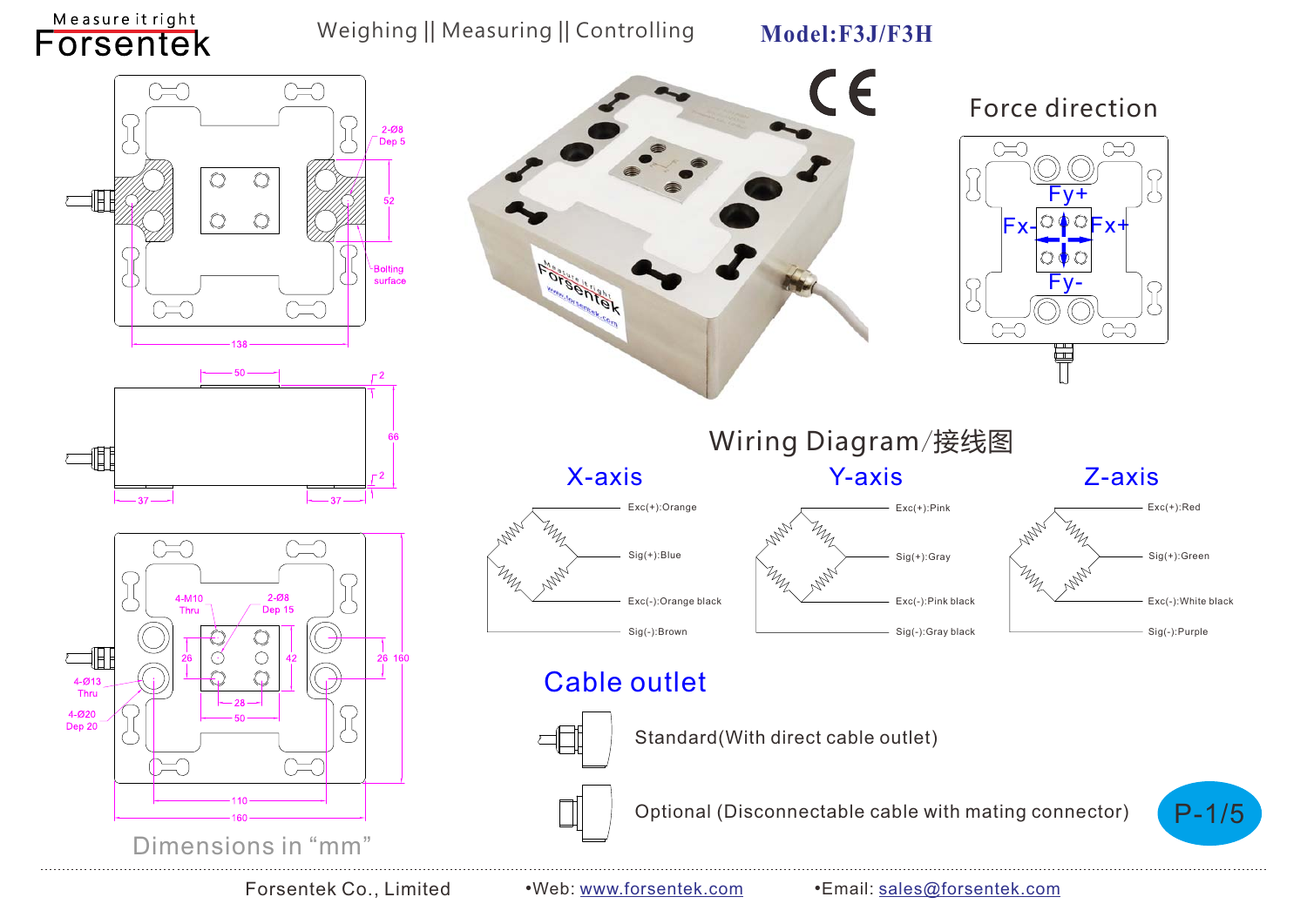

# --- Specifications / 规格参数 --- Or**dering code**

| Capacity/量程                                   | $2/3/5/10/20/30/50$ kN (Refer to ordering code)                             |                                      |                         |  |  |  |
|-----------------------------------------------|-----------------------------------------------------------------------------|--------------------------------------|-------------------------|--|--|--|
| Rated Output<br>额定输出                          | $1.0 \text{ mV/V}$                                                          | Crosstalk<br>串扰                      | $\leq$ 3% of F.S.       |  |  |  |
| Excitation<br>激励电压                            | $3{\sim}15V$                                                                | Operating Temp.<br>工作温度范围            | $-10+60^{\circ}C$       |  |  |  |
| Zero Balance<br>零点输出                          | $\pm 0.05$ mV/V                                                             | Temp. Shift Zero<br>零点温度漂移           | $\pm 0.03\%$ of R.O./°C |  |  |  |
| Nonlinearity<br>非线性                           | $\pm 0.3\%$ of R.O.                                                         | Temp. Shift Span<br>灵敏度温度漂移          | $\pm 0.02\%$ of R.O./°C |  |  |  |
| Hysteresis<br>滞后                              | $\pm 0.3\%$ of R.O.                                                         | Input Resistance<br>输入阻抗             | $700\pm100\Omega$       |  |  |  |
| Nonrepeatability<br>非重复性                      | $\pm 0.1\%$ of R.O.                                                         | Output Resistance<br>输出阻抗            | $700\pm100\Omega$       |  |  |  |
| Creep(5min)<br>蠕变(5min)                       | $\pm 0.05\%$ of R.O.                                                        | <b>Insulation Resistance</b><br>绝缘阻抗 | $>2000M\Omega(50V)$     |  |  |  |
| Safe Overload<br>安全过载                         | $150\%$ of F.S.                                                             | <b>Ingress Protection</b><br>防护等级    | <b>IP65</b>             |  |  |  |
| Ultimate Overload<br>极限过载                     | 200% of F.S.                                                                | Material of Element<br>弹性体材料         | Refer to ordering code  |  |  |  |
| Cable<br>导线                                   | Ø6*3000mm 12-pin shielded cable(Longer cable available)<br>Ø6*3000mm 12芯屏蔽线 |                                      |                         |  |  |  |
| R.O.=Rated Output/额定输出<br>F.S.=Full Scale/满量程 |                                                                             |                                      |                         |  |  |  |

| Part No.           |                        | Capacity         |                  |
|--------------------|------------------------|------------------|------------------|
| <b>Alloy steel</b> | <b>Stainless steel</b> | $Fx = Fy$        | Fz               |
| F3J-2kN            | $F3H-2kN$              | 2kN              | 2kN              |
| F3J-2k-2k-3k       | F3H-2k-2k-3k           |                  | 3kN              |
| F3J-3kN            | F3H-3kN                | 3kN              | 3kN              |
| F3J-3k-3k-5k       | F3H-3k-3k-5k           |                  | 5kN              |
| F3J-5kN            | F3H-5kN                | 5kN              | 5kN              |
| F3J-5k-5k-10k      | F3H-5k-5k-10k          |                  | 10 <sub>kN</sub> |
| F3J-10kN           | <b>F3H-10kN</b>        | 10 <sub>kN</sub> | 10 <sub>kN</sub> |
| F3J-10k-10k-20k    | F3H-10k-10k-20k        |                  | 20 <sub>kN</sub> |
| F3J-20kN           | <b>F3H-20kN</b>        | 20 <sub>kN</sub> | 20 <sub>kN</sub> |
| F3J-20k-20k-30k    | F3H-20k-20k-30k        |                  | 30 <sub>kN</sub> |
| F3J-30kN           | <b>F3H-30kN</b>        | 30kN             | 30 <sub>kN</sub> |
| F3J-30k-30k-50k    | F3H-30k-30k-50k        |                  | 50 <sub>kN</sub> |
| F3J-50kN           | <b>F3H-50kN</b>        | 50 <sub>kN</sub> | 50 <sub>kN</sub> |

■ Consult us for disconnectable connector or longer cable



• Subject to change without notice / 如有更改,不另行通知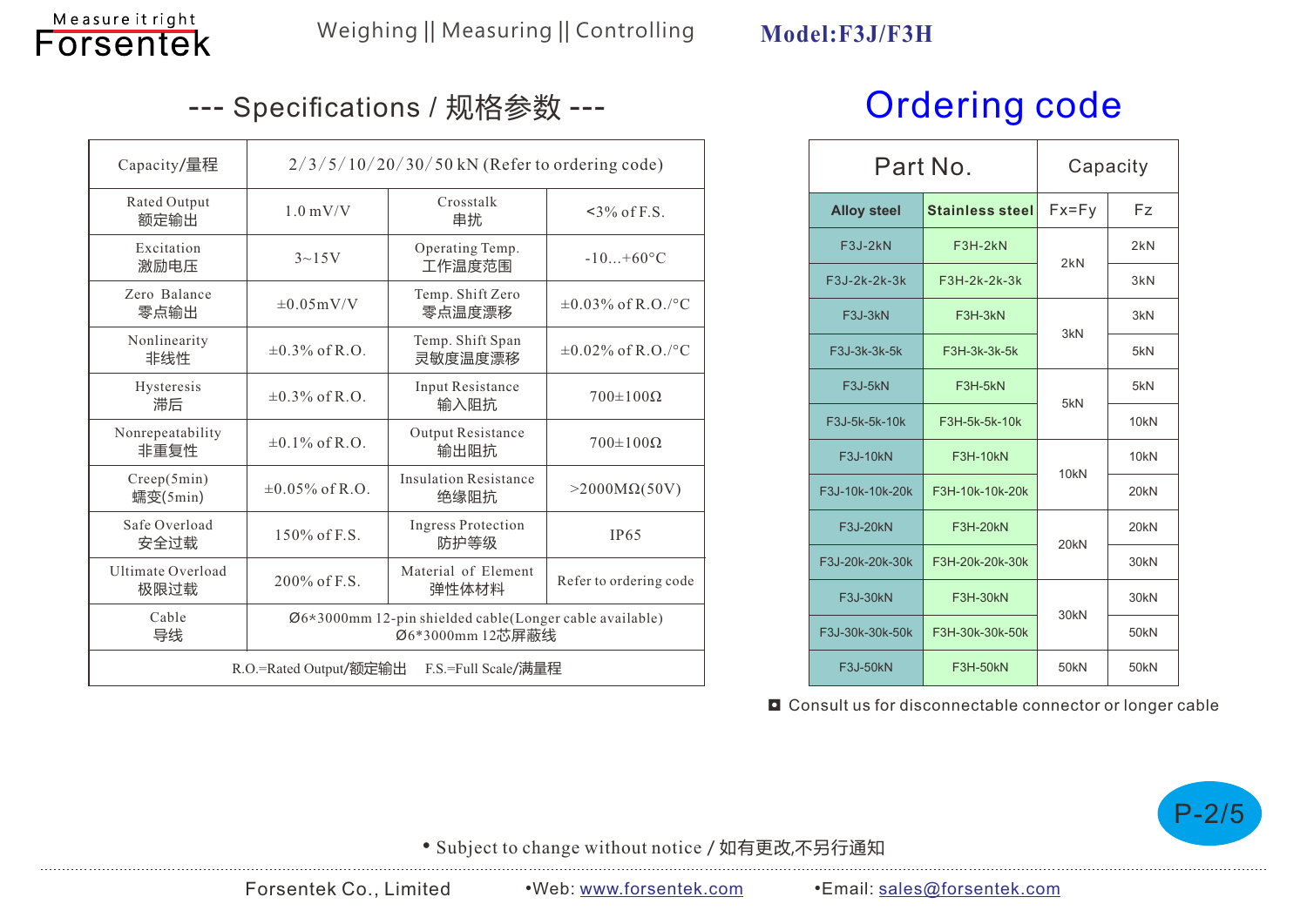Weighing || Measuring || Controlling

#### Measure it right **Forsentek**

# 3-Channel load cell amplifier LC3A



| <b>Ordering Code</b>                                                                               |                  |                     |                     | Function / 功能                   | Turn mV signal into V or mA signal<br>将mV信号放大成V或mA信号 |
|----------------------------------------------------------------------------------------------------|------------------|---------------------|---------------------|---------------------------------|------------------------------------------------------|
| For compression only<br>For tension and compression<br>(Or tension only)<br>(Or clockwise and CCW) |                  |                     | Accuracy / 精度       | 0.15%                           |                                                      |
| 24V Power supply                                                                                   | 12V Power supply | 24V Power supply    | 12V Power supply    | Power supply / 供电电压             | 24V DC or 12V DC                                     |
| LC3A(0-3.3V)-24V                                                                                   | LC3A(0-3.3V)-12V | LC3A(0-1.5-3V)-24V  | LC3A(0-1.5-3V)-24V  | Excitation for sensor / 传感器激励电压 | 5V DC                                                |
| LC3A(0-5V)-24V                                                                                     | LC3A(0-5V)-12V   | LC3A(0-2.5-5V)-24V  | LC3A(0-2.5-5V)-12V  |                                 |                                                      |
| LC3A(0-10V)-24V                                                                                    | LC3A(0-10V)-12V  | LC3A(0-5-10V)-24V   | LC3A(0-5-10V)-12V   | Input signal range / 输入信号范围     | $0.6 - 3.0$ mV/V                                     |
| LC3A(0-20mA)-24V                                                                                   | LC3A(0-20mA)-12V | LC3A(-5-5V)-24V     | LC3A(-5-5V)-12V     | Working Temp. / 工作温度            | $-10+60°C$                                           |
| LC3A(4-20mA)-24V                                                                                   | LC3A(4-20mA)-12V | LC3A(-10-10V)-24V   | LC3A(-10-10V)-12V   | Material of enclosure / 外壳材料    | Aluminum alloy/铝合金                                   |
|                                                                                                    |                  | LC3A(4-12-20mA)-24V | LC3A(4-12-20mA)-12V | Ingress protection / 防护等级       | IP40                                                 |
| Consult us for other outputs                                                                       |                  |                     |                     |                                 |                                                      |

• Subject to change without notice / 如有更改,不另行通知

P-3/5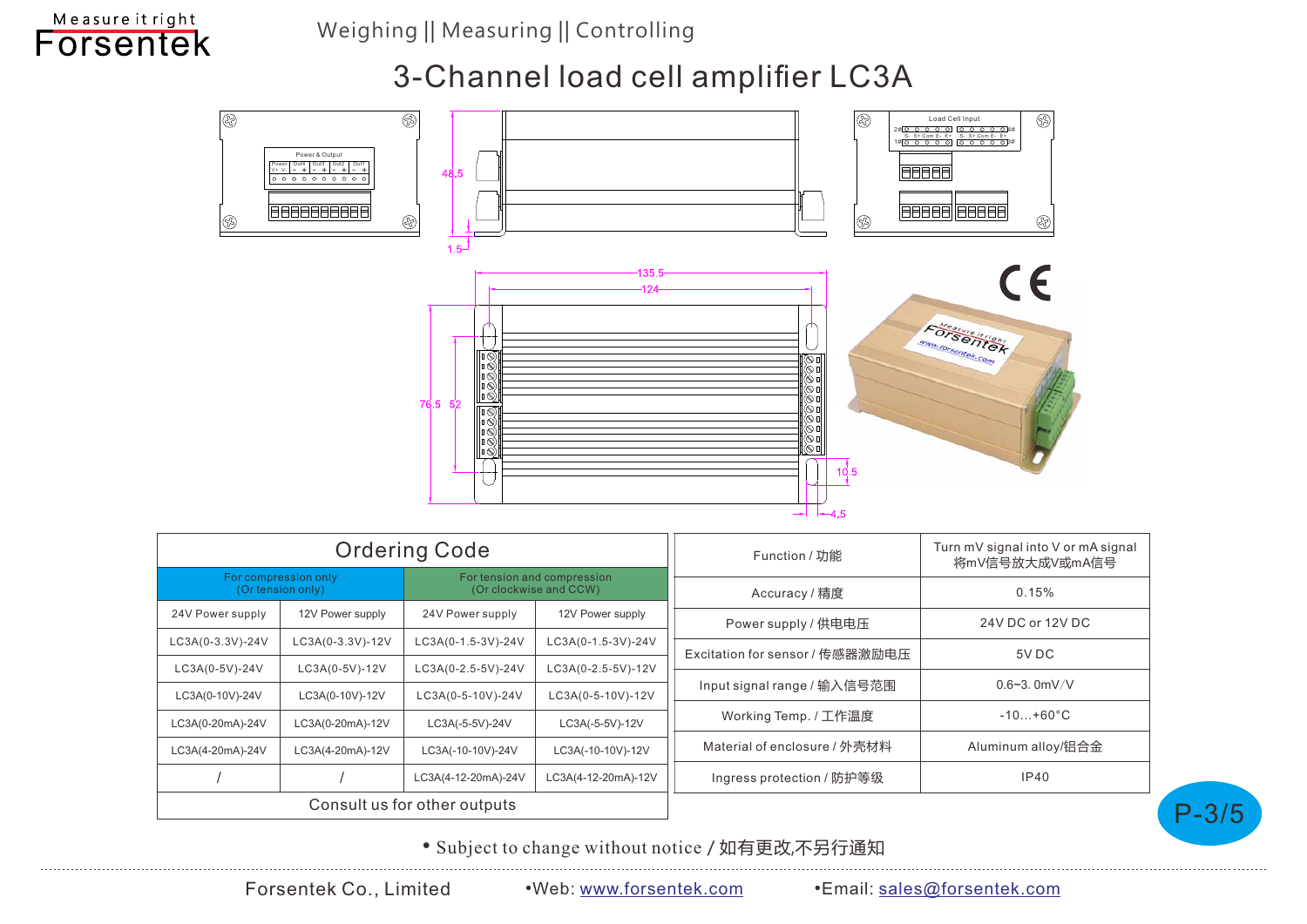

#### Wiring example between F3H/F3J and amplifier LC3A



P-4/5

• Subject to change without notice / 如有更改,不另行通知